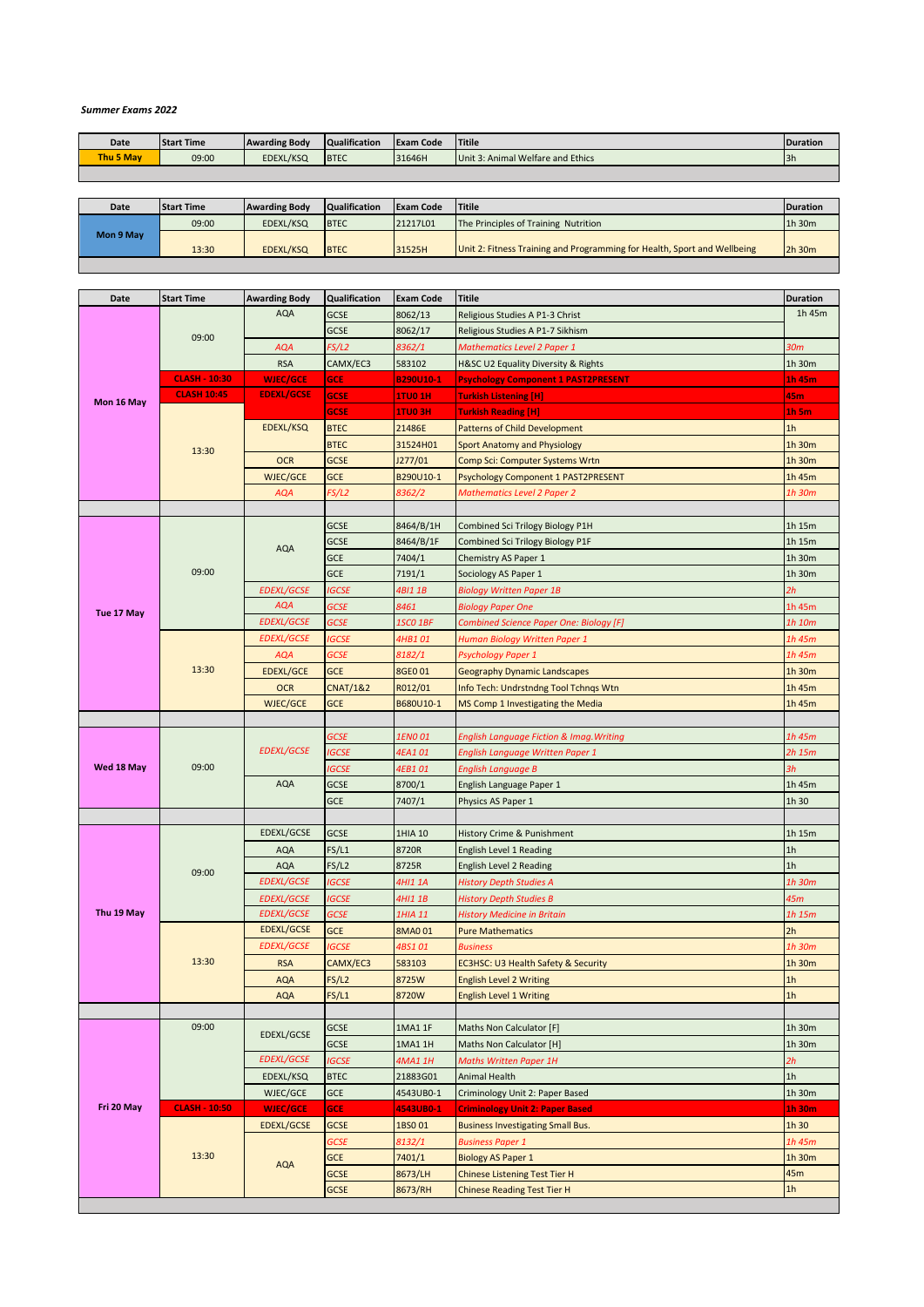| Date              | <b>Start Time</b> | <b>Awarding Body</b> | <b>Qualification</b> | <b>Exam Code</b>   | <b>Titile</b>                               | <b>Duration</b> |
|-------------------|-------------------|----------------------|----------------------|--------------------|---------------------------------------------|-----------------|
|                   |                   | <b>EDEXL/GCSE</b>    | <b>GCSE</b>          | 1GB001             | Geography Global Geog.Issues                | 1h 30m          |
|                   | 09:00             | <b>EDEXL/GCSE</b>    | <b>IGCSE</b>         | 4GE101             | <b>Physical Geography</b>                   | 1h 10m          |
| Mon 23 May        |                   | <b>AQA</b>           | GCE                  | 7192/1             | Sociology ADV Paper 1                       | 2h              |
|                   | 13:30             | <b>RSA</b>           | CAMX/EC3             | 583104             | EC3HSC: U4 Anatomy & Physiology             | 2h              |
|                   |                   |                      |                      |                    |                                             |                 |
|                   |                   |                      | GCSE                 | 8658/LF            | French Listening Test Tier F                | 35m             |
|                   |                   | <b>AQA</b>           | <b>GCSE</b>          | 8658/RF            | French Reading Test Tier F                  | 45m             |
|                   | 09:00             |                      | <b>GCSE</b>          | 8658/LH            | French Listening Test Tier H                | 45m             |
| Tue 24 May        |                   |                      | <b>GCSE</b>          | 8658/RH            | French Reading Test Tier H                  | 1 <sub>h</sub>  |
|                   |                   | <b>OCR</b>           | GCE                  | H018/01            | Law: Legal System & Criminal Law Wrtn       | 1h 30m          |
|                   |                   | WJEC/GCE             | GCE                  | A290U10-1          | Psychology Component 1 PAST2PRESENT         | 2h 15m          |
|                   | 13:30             | <b>EDEXL/GCSE</b>    | <b>IGCSE</b>         | 4EC101             | <b>Economics</b>                            | 1h 30m          |
|                   |                   | <b>OCR</b>           | <b>CNAT/1&amp;2</b>  | R051/01            | Sprt Stdies: Cntmpry Issues Sprt Wrtn       | 1h              |
|                   |                   |                      |                      |                    |                                             |                 |
|                   |                   | <b>AQA</b>           | GCSE                 | 8702/1M            | Eng Lit Paper 1-Modern Prose/Drama          | 50 <sub>m</sub> |
|                   |                   |                      | GCSE                 | 8702/1N            | Eng Lit Paper 1-19th Century Novel          | <b>50m</b>      |
|                   | 09:00             | <b>EDEXL/GCSE</b>    | <b>IGCSE</b>         | 4ET101             | Enlgish Literature Poetry & Modern Prose    | 1h 20m          |
| <b>Wed 25 May</b> |                   | <b>AQA</b>           | GCE                  | 7687/1             | Polish ADV Paper 1                          | 2h 30m          |
|                   |                   | <b>AQA</b>           | <b>GCE</b>           | 7702/1             | English Language ADV Paper 1                | 2h 30m          |
|                   | 13:30             | <b>WJEC/GCSE</b>     | <b>GCSE</b>          | C680U10-1          | Media Studies COMP1 Exploring Media         | 1h 30m          |
|                   |                   | <b>AQA</b>           | <b>GCE</b>           | 7682/1             | Panjabi ADV Paper 1                         | 2h 30m          |
|                   |                   |                      |                      |                    |                                             |                 |
|                   | 09:00             | <b>EDEXL/GCSE</b>    | <b>IGCSE</b>         | 4SP101             | <b>Spanish Listening</b>                    | 35m             |
|                   |                   |                      | IGCSE                | 4SP102             | <b>Spanish Reading and Writing</b>          | 1h 45m          |
|                   |                   |                      | GCSE                 | 1SP0 1F            | Spanish Listening [F]                       | 35m             |
|                   |                   | <b>EDEXL/GCSE</b>    | GCSE                 | 1SP0 3F            | Spanish Reading [F]                         | 45m             |
|                   |                   |                      | <b>GCSE</b>          | 1SP0 1H            | Spanish Listening [H]                       | 45m             |
| Thu 26 May        |                   |                      | GCSE                 | 1SPO <sub>3H</sub> | Spanish Reading [H]                         | 1 <sub>h</sub>  |
|                   |                   | <b>EDEXL/GCE</b>     | GCE                  | 9TU0 01            | <b>Turkish Translation Into English</b>     | 2h 30m          |
|                   |                   | <b>EDEXL/GCE</b>     | GCE                  | <b>9RU001</b>      | Russan Listen. Read. & Translate.           | 2h              |
|                   | 13:30             | <b>WJEC/GCE</b>      | <b>GCE</b>           | B290U20-1          | <b>Psychology Component 2 Investigating</b> | 1h 45m          |
|                   |                   | <b>AQA</b>           | <b>GCSE</b>          | 8062/2A            | Religious Studies A P2A Excl Text           | 1h 45m          |
|                   |                   |                      | <b>GCE</b>           | 7408/1             | Physics ADV Paper 1                         | 2h              |
|                   |                   | EDEXL/GCE            | GCE                  | 8GE0 02            | <b>Geography Dynamic Places</b>             | 1h 45m          |
|                   |                   |                      | GCE                  | 9GE0 01            | Geography Paper One                         | 2h 15m          |
|                   |                   | WJEC/GCE             | GCE                  | A680U10-1          | Media Studies Comp 1 Media Products         | 2h 15m          |
|                   | 09:00             |                      | GCE                  | B680U20-1          | MS Comp 2 Investigating Media Forms         | 2 <sub>h</sub>  |
| Fri 27 May        |                   | <b>EDEXL/GCSE</b>    | <b>GCSE</b>          | <b>1SCO 1CF</b>    | Combined Science Paper Two: Chemistry [F]   | 1h 10m          |
|                   |                   | AQA                  | <b>GCSE</b>          | 8464/C/1H          | Combined Sci Trilogy Chemistry P1H          | 1h 15m          |
|                   |                   |                      | <b>GCSE</b>          | 8464/C/1F          | Combined Sci Trilogy Chemistry P1F          | 1h 15m          |
|                   |                   | <b>AQA</b>           | GCE                  | 7404/2             | <b>Chemistry AS Paper 2</b>                 | 1h 30m          |
|                   | 13:30             |                      | <b>GCE</b>           | 7191/2             | Sociology AS Paper 2                        | 1h 30m          |
|                   |                   | <b>OCR</b>           | <b>GCSE</b>          | J277/02            | Comp Sci: Comp Thnk Algrthm Prgrm Wtn       | 1h 30m          |
|                   |                   |                      |                      |                    |                                             |                 |

 $\mathbf{r}$  and  $\mathbf{r}$  and  $\mathbf{r}$ 

**Contract Contract Contract Contract Contract** 

| Date       | <b>Start Time</b> | <b>Awarding Body</b> | <b>Qualification</b> | <b>Exam Code</b> | <b>Titile</b>                             | <b>Duration</b> |
|------------|-------------------|----------------------|----------------------|------------------|-------------------------------------------|-----------------|
|            |                   | <b>OCR</b>           | <b>GCE</b>           | H418/01          | Law: Legal Systm & Crmnl Law Wrtn         | 2h              |
|            | 09:00             |                      | <b>GCE</b>           | 7407/2           | Physics AS Paper 2                        | 1h 30m          |
|            |                   | <b>AQA</b>           | <b>GCE</b>           | 7682/2           | Panjabi ADV Paper 2                       | 2h              |
| Mon 06 Jun |                   |                      | <b>GCSE</b>          | 8673/WH          | <b>Chinese Writing Test Tier H</b>        | 1h 20m          |
|            |                   | <b>EDEXL/GCSE</b>    | <b>GCSE</b>          | <b>1TU04H</b>    | <b>Turkish Writing [H]</b>                | $1h$ 25 $m$     |
|            | 13:30             | <b>EDEXL/GCSE</b>    | <b>IGCSE</b>         | 4HB102           | Human Biology Written Paper 2             | 1h 45m          |
|            |                   | <b>AQA</b>           | <b>GCSE</b>          | 8182/2           | <b>Psychology Paper 2</b>                 | $1h$ 45 $m$     |
|            |                   |                      | <b>GCE</b>           | 7702/2           | <b>English Language ADV Paper 2</b>       | $2h$ 30 $m$     |
|            |                   |                      |                      |                  |                                           |                 |
|            | 09:00             | EDEXL/GCSE           | <b>GCSE</b>          | <b>1MA1 2F</b>   | Maths Calculator [F]                      | 1h 30m          |
|            |                   |                      | <b>GCSE</b>          | 1MA1 2H          | Maths Calculator [H]                      | 1h 30           |
|            |                   | <b>EDEXL/GCSE</b>    | <b>IGCSE</b>         | <b>4MA1 2H</b>   | <b>Maths Written Paper 2H</b>             | 2h              |
|            |                   | <b>AQA</b>           | <b>GCE</b>           | 7712/1           | English Literature A ADV P1               | 3h              |
| Tue 07 Jun |                   | <b>EDEXL/GCSE</b>    | <b>GCSE</b>          | 1GB002           | <b>Geography UK Geographical Issues</b>   | 1h 30           |
|            |                   | <b>EDEXL/GCSE</b>    | <b>IGCSE</b>         | 4GE1 02          | <b>Human Geography</b>                    | $1h$ 45 $m$     |
|            | 13:30             | <b>EDEXL/GCE</b>     | <b>GCE</b>           | 9MA0 01          | <b>Pure Mathematics 1</b>                 | 2h              |
|            |                   | <b>AQA</b>           | <b>GCE</b>           | 7357/1           | <b>Mathematics ADV Paper 1</b>            | 2h              |
|            |                   | <b>AQA</b>           | <b>GCE</b>           | 7192/2           | <b>Sociology ADV Paper 2</b>              | 2h              |
|            |                   |                      |                      |                  |                                           |                 |
| Wed 08 Jun | 09:00             | <b>EDEXL/GCSE</b>    | <b>IGCSE</b>         | <b>4ET102</b>    | English Literature Mod.Drama/Lit.Heritage | $1h$ 30 $m$     |
|            |                   | WJEC/GCE             | <b>GCE</b>           | A290U20-1        | Psychology Component 2 Investigating      | 2h 15m          |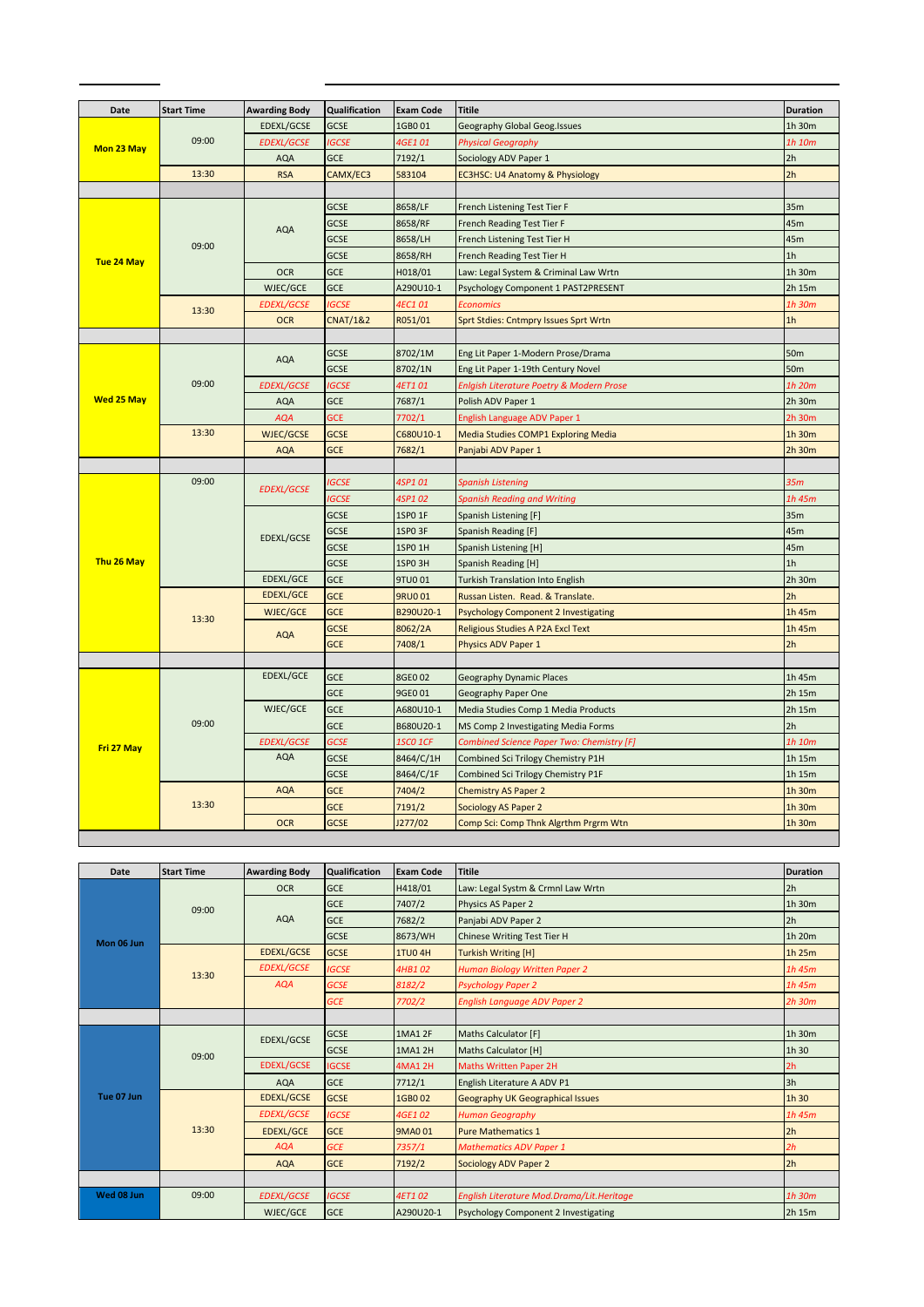|            |                    | <b>AQA</b>        | <b>GCSE</b>  | 8702/2         | Eng Lit Paper 2                            | 1h 45m         |
|------------|--------------------|-------------------|--------------|----------------|--------------------------------------------|----------------|
| Wed 08 Jun | 09:00              |                   | <b>GCE</b>   | 7687/2         | Polish ADV Paper 2                         | 2h             |
|            | <b>CLASH 12:30</b> | <b>AQA</b>        | <b>GCE</b>   | 7687/2         | <b>Polish ADV Paper 2</b>                  | 2 <sub>h</sub> |
|            |                    |                   | <b>GCE</b>   | <b>8MA002</b>  | <b>Maths Statistics &amp; Mechanics</b>    | 1h 15m         |
|            |                    | <b>EDEXL/GCE</b>  | <b>GCE</b>   | 8MA0 21        | <b>Maths Statistics</b>                    | 00:00          |
|            | 13:30              |                   | <b>GCE</b>   | <b>8MA0 22</b> | <b>Maths Mechanics</b>                     | 00:00          |
|            |                    |                   | <b>GCE</b>   | 9GE0 02        | <b>Geography Paper Two</b>                 | 2h 15m         |
|            |                    | WJEC/GCE          | <b>GCE</b>   | A680U20-1      | Media Studies Comp 2 Media Forms           | 2h 30m         |
|            |                    |                   |              |                |                                            |                |
|            |                    | <b>EDEXL/GCSE</b> | <b>GCSE</b>  | 1HIA 31        | History Weimar & Nazi Germany              | 1h 20m         |
|            |                    | <b>EDEXL/GCSE</b> | <b>IGCSE</b> | 4HI1 2A        | <b>History Breadth Studies A</b>           | 45m            |
|            | 09:00              | EDEXL/GCE         | <b>GCE</b>   | 9RU0 02        | Russian Writ. Resp. Works & Trans          | 2h 40m         |
|            |                    | <b>EDEXL/GCSE</b> | <b>IGCSE</b> | 4HI1 2B        | <b>History Breadth Studies B</b>           | 1h 30m         |
|            |                    | <b>OCR</b>        | <b>GCE</b>   | H018/02        | Law: Law Making & the Law of Tort Wtn      | 1h 30m         |
| Thu 09 Jun |                    | WJEC/GCE          | L3/L3        | 4543UD0-1      | Criminology Unit 4: Paper Based            | 1h 30m         |
|            |                    | <b>AQA</b>        | <b>GCSE</b>  | 8463/1F        | <b>Physics Paper 1 Tier F</b>              | 1h 45m         |
|            |                    |                   | <b>GCSE</b>  | 8464/P/1H      | <b>Combined Sci Trilogy Physics P1H</b>    | 1h 15m         |
|            | 13:30              |                   | <b>GCSE</b>  | 8464/P/1F      | <b>Combined Sci Trilogy Physics P1F</b>    | 1h 15m         |
|            |                    |                   | <b>GCE</b>   | 7401/2         | <b>Biology AS Paper 2</b>                  | 1h 30m         |
|            |                    | <b>EDEXL/GCSE</b> | <b>IGCSE</b> | <b>4PH1 1P</b> | <b>Physics Written Paper 1P</b>            | 2h             |
|            |                    | <b>EDEXL/GCSE</b> | <b>GCSE</b>  | 1SCO 1PF       | Combined Science Paper Three: Physics [F]  | 1h 10m         |
|            |                    |                   |              |                |                                            |                |
|            |                    | <b>EDEXL/GCSE</b> | <b>GCSE</b>  | 1EN0 02        | English Language Non-Fic. & Trans. Writing | $2h$ 5 $m$     |
|            | 09:00              | <b>EDEXL/GCSE</b> | <b>IGCSE</b> | 4EA102         | <b>English Literature Written Paper 2</b>  | 1h 30m         |
| Fri 10 Jun |                    | <b>AQA</b>        | <b>GCSE</b>  | 8700/2         | English Language Paper 2                   | 1h 45m         |
|            | 13:30              | <b>AQA</b>        | <b>GCE</b>   | 7408/2         | Physics ADV Paper 2                        | 2h             |
|            |                    | <b>EDEXL/GCE</b>  | <b>GCE</b>   | <b>9TU002</b>  | <b>Translation Into Turkish</b>            | 2h 40m         |

| Date       | <b>Start Time</b>  | <b>Awarding Body</b> | Qualification       | <b>Exam Code</b> | <b>Titile</b>                            | <b>Duration</b> |
|------------|--------------------|----------------------|---------------------|------------------|------------------------------------------|-----------------|
| Mon 13 Jun |                    | EDEXL/GCSE           | GCSE                | 1MA13F           | Maths Calculator [F]                     | 1h 30m          |
|            |                    |                      | <b>GCSE</b>         | 1MA13H           | Maths Calculator [H]                     | 1h 30m          |
|            | 09:00              | AQA                  | <b>GCE</b>          | 7405/1           | Chemistry ADV Paper 1                    | 2h              |
|            |                    |                      | <b>GCE</b>          | 7192/3           | Sociology ADV Paper 3                    | 2h              |
|            |                    | <b>EDEXL/GCSE</b>    | <b>IGCSE</b>        | 4BS102           | <b>Business</b>                          | 1h 30m          |
|            | <b>CLASH 12:00</b> | <b>AQA</b>           | <b>GCE</b>          | 7405/1           | <b>Chemistry ADV Paper 1</b>             | 2 <sub>h</sub>  |
|            |                    | <b>EDEXL/GCSE</b>    | <b>GCSE</b>         | 1BS002           | <b>Business Building A Business</b>      | 1h 30m          |
|            | 13:30              | <b>AQA</b>           | <b>GCSE</b>         | 8132/2           | <b>Business Paper 2</b>                  | 1h 45m          |
|            |                    | <b>OCR</b>           | <b>GCE</b>          | H418/02          | Law: Law Making & the Law of Tort Wtn    | 2h              |
|            |                    |                      |                     |                  |                                          |                 |
|            | 09:00              | EDEXL/GCSE           | <b>GCSE</b>         | 1GB003           | Geography People & Environ.Issues        | 1h 30m          |
|            |                    | <b>AQA</b>           | <b>GCE</b>          | 7682/3           | Panjabi ADV Paper 3                      | 2h 30m          |
|            |                    | <b>EDEXL/GCE</b>     | <b>GCE</b>          | 9MA002           | <b>Pure Mathematics 2</b>                | 2h              |
| Tue 14 Jun |                    | <b>EDEXL/GCSE</b>    | <b>GCSE</b>         | 1STO 1H          | <b>Statistics Written Paper 1H</b>       | 1h 30m          |
|            | 13:30              |                      | <b>IGCSE</b>        | 4EC102           | <b>Economics</b>                         | 1h 30m          |
|            |                    | <b>EDEXL/GCE</b>     | <b>GCE</b>          | 9INO 01          | Italian Listen. Read. & Translate.       | 2h              |
|            |                    | <b>WJEC/GCSE</b>     | <b>GCSE</b>         | C680U20-1        | Medstudies COMP2 Understanding Media     | 1h 30m          |
|            |                    | <b>AQA</b>           | <b>GCE</b>          | 7357/2           | <b>Mathematics ADV Paper 2</b>           | 2h              |
|            |                    |                      |                     |                  |                                          |                 |
|            | 09:00              | <b>EDEXL/GCSE</b>    | <b>IGCSE</b>        | 4BI1 2B          | <b>Biology Written Paper 2B</b>          | 1h 15m          |
|            |                    | AQA                  | <b>GCSE</b>         | 8464/B/2H        | Combined Sci Trilogy Biology P2H         | 1h 15m          |
|            |                    |                      | <b>GCSE</b>         | 8464/B/2F        | Combined Sci Trilogy Biology P2F         | 1h 15m          |
|            |                    |                      | <b>GCE</b>          | 7687/3           | Polish ADV Paper 3                       | 2h 30m          |
| Wed 15 Jun |                    | <b>EDEXL/GCSE</b>    | <b>GCSE</b>         | 1SCO 2BF         | Combined Science Paper Four: Biology [F] | 1h 10m          |
|            |                    | <b>AQA</b>           | <b>GCSE</b>         | 8461             | Biology paper two                        | 1h 45m          |
|            |                    |                      | <b>GCSE</b>         | 8683/LH          | Panjabi Listening Test Tier H            | 45m             |
|            | 13:30              | <b>AQA</b>           | <b>GCSE</b>         | 8683/RH          | Panjabi Reading Test Tier H              | 1 <sub>h</sub>  |
|            |                    |                      | <b>GCSE</b>         | 8552/W           | Design and Technology Written Paper      | 2h              |
|            |                    |                      |                     |                  |                                          |                 |
|            |                    | EDEXL/GCSE           | GCSE                | 1HIA B4          | History Early Elizabethan                | 55m             |
|            |                    | WJEC/GCE             | <b>GCE</b>          | A290U30-1        | Psychology Component 3 Real World        | 2h 15m          |
|            |                    | <b>AQA</b>           | GCE                 | 7408/3/A         | Physics ADV P3 Sections A & B Opt A      | 2 <sub>h</sub>  |
|            | 09:00              |                      | <b>GCE</b>          | 7408/3/B         | Physics ADV P3 Sections A & B Opt B      | 2 <sub>h</sub>  |
|            |                    | <b>AQA</b>           | <b>GCE</b>          | 7408/3/C         | Physics ADV P3 Sections A & B Opt C      | 2 <sub>h</sub>  |
| Thu 16 Jun |                    |                      | <b>GCE</b>          | 7408/3/D         | Physics ADV P3 Sections A & B Opt D      | 2h              |
|            |                    | <b>EDEXL/GCSE</b>    | <b>GCSE</b>         | 1HIA B1          | <b>History Anglo-Saxon and Norman</b>    | 55m             |
|            |                    | <b>AQA</b>           | <b>GCSE</b>         | 8658/WF          | <b>French Writing Test Tier F</b>        | $1h$ 5 $m$      |
|            | 13:30              |                      | <b>GCSE</b>         | 8658/WH          | <b>French Writing Test Tier H</b>        | 1h 20m          |
|            |                    | <b>OCR</b>           | <b>CNAT/1&amp;2</b> | R021/01          | H & SC: Ess Values of Care Written       | 1 <sub>h</sub>  |
|            |                    | <b>EDEXL/GCE</b>     | <b>GCE</b>          | <b>9TU003</b>    | <b>Turkish Listening Reading Writing</b> | 2h 15m          |